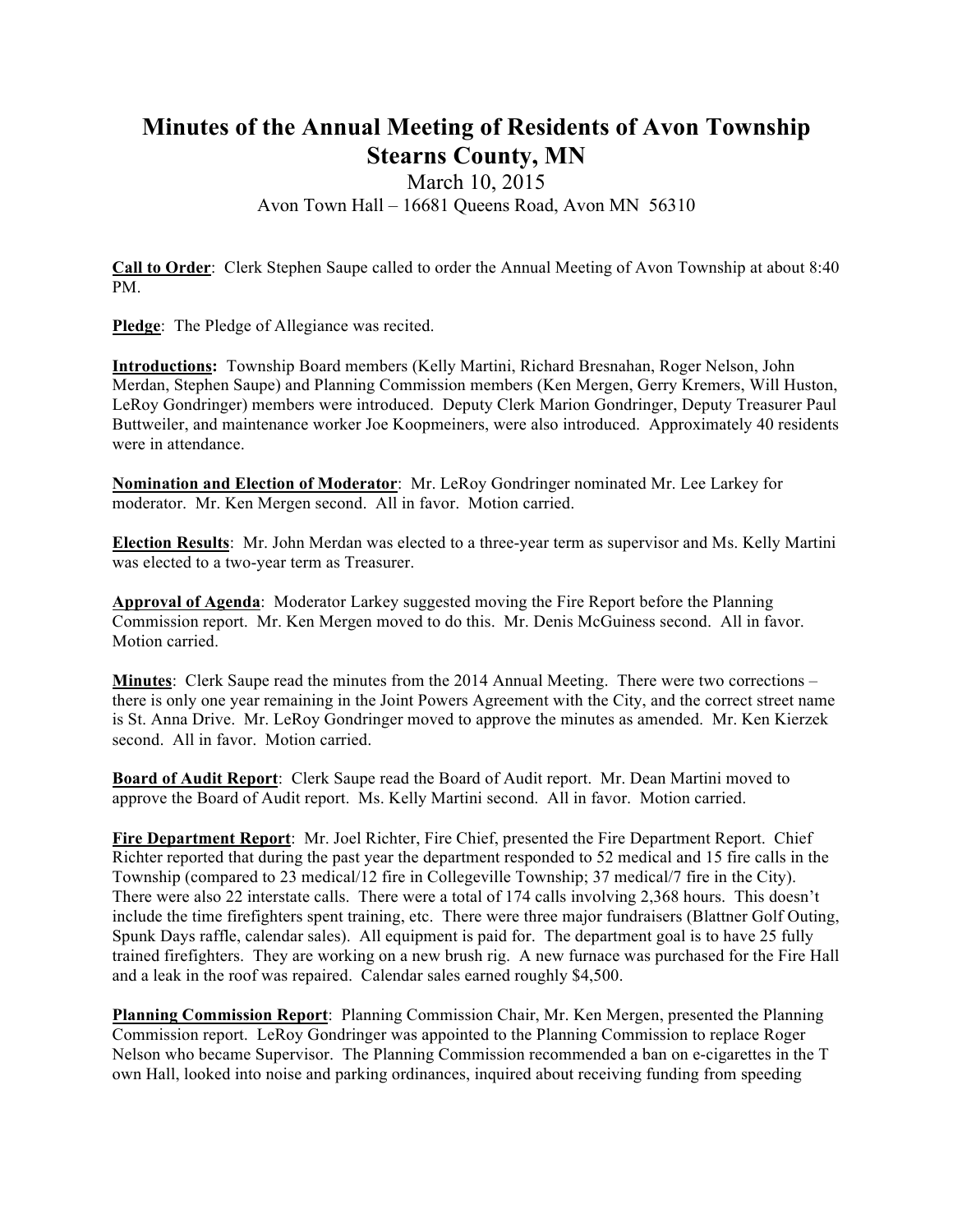tickets, and handled a request by St. John's for an extension to their solar field. Mr. Gene Casey moved to accept the Planning Commission report. Mr. Dean Martini second. All in favor. Motion carried.

**Joint Planning Board Report**: Mr. Ken Mergen presented the Joint Planning Board report. The City's Wellhead Protection Plan is now complete. The City and Town will likely renew the Joint Powers agreement for another 10 years. Mr. Ken Kierzek moved to accept the Joint Planning Commission report. Mr. Paul Buttweiler second. All in favor. Motion carried.

**Road Report**: Supervisor John Merdan presented the Road Report. The Township tarred Upper Spunk Lake road. Mr. Mark Casey reported that his driveway approach needs to be lowered as a result of the roadwork. We continued to cut trees in the road right-of-way. The Town will spray again this year for weeds, brush and especially poison ivy; contact the Clerk to opt out of spraying. The Township purchased a ditch mower; we now cut our own ditches. Mr. Nelson reported that a beetle is being used as biological control to get rid of a population of leafy spurge on Tower Road. Mr. Gerry Kremers moved to approve the Road Report. Mr. Joe Koopmeiners second. All in favor. Motion carried.

**Aquatic Invasive Species** – Mr. Denis McGuiness, Avon Area Lakes Association, addressed the meeting to alert residents to the discovery of Eurasian milfoil in Middle Spunk and Lower Spunk Lakes. The Lakes Association obtained funding from the DNR and from donations to pay for a treatment to Middle Spunk in the fall. The group has recently completed a grant to Stearns County to request additional funds. Mr. McGuiness requested that the Township levy include funding for control of aquatic invasive species (AIS). Mr. Cliff Borgerding spoke in favor of the need to control AIS. Mr. Borgerding moved to include \$2000 in the 2016 levy for the control of aquatic invasive species. Mr. Mark Casey second. All in favor. Motion carried.

## **Two Rivers Lake Ditch Work** – no action taken.

**Appropriation of Township Budget for 2016**: The proposed budget for 2016 was presented. The Supervisors originally recommended a 2016 levy of \$424,100, which is the same as the past few years. Residents voted to increase the levy by \$2000, for AIS control, to a total of \$426,100.

**Levy Approval for 2016**: Mr. Lee Larkey moved to approve a General Revenue levy of \$149,700 for 2016. Mr. Cliff Borgerding second. All in favor. Motion carried. Mr. Lee Larkey moved to approve a Road & Bridge levy of \$200,400 for 2016. Mr. Cliff Borgerding second. All in favor. Motion carried. Mr. Lee Larkey moved to approve a Fire Fund levy of \$66,000 for 2016. Mr. Cliff Borgerding second. All in favor. Motion carried. Mr. Lee Larkey moved to approve a Capital Reserve levy of \$10,000 for 2016. Mr. Cliff Borgerding second. All in favor. Motion carried. Mr. Lee Larkey moved to approve a Total levy for 2016 of \$426,100. Mr. Cliff Borgerding second. All in favor. Motion carried.

**Official Posting Places & Newspaper**: Mr. Will Huston moved that the Township Hall, *Dahlin's* and *The Store* be the legal posting places. Mr. Ken Mergen second. All in favor. Motion carried. Mr. Ken Mergen moved that the *Albany Enterprise* be the legal newspaper for the Town. Mr. Dean Martini second. All in favor. Motion carried.

**Poll Hours & Annual Meeting**: Mr. LeRoy Gondringer moved to hold the Annual Town Election at the Avon Township Hall on the second Tuesday of March from 2:00 – 8:00 PM and the Annual Meeting on the same day at 8:30 PM. Mr. Will Huston second. All in favor. Motion carried.

**Memorials & Awards Funding** – Mr. LeRoy Gondringer moved to allow the Supervisors to spend a maximum of \$250 on awards, memorials and recognition. Mr. Will Huston second. Motion carried. All in favor.